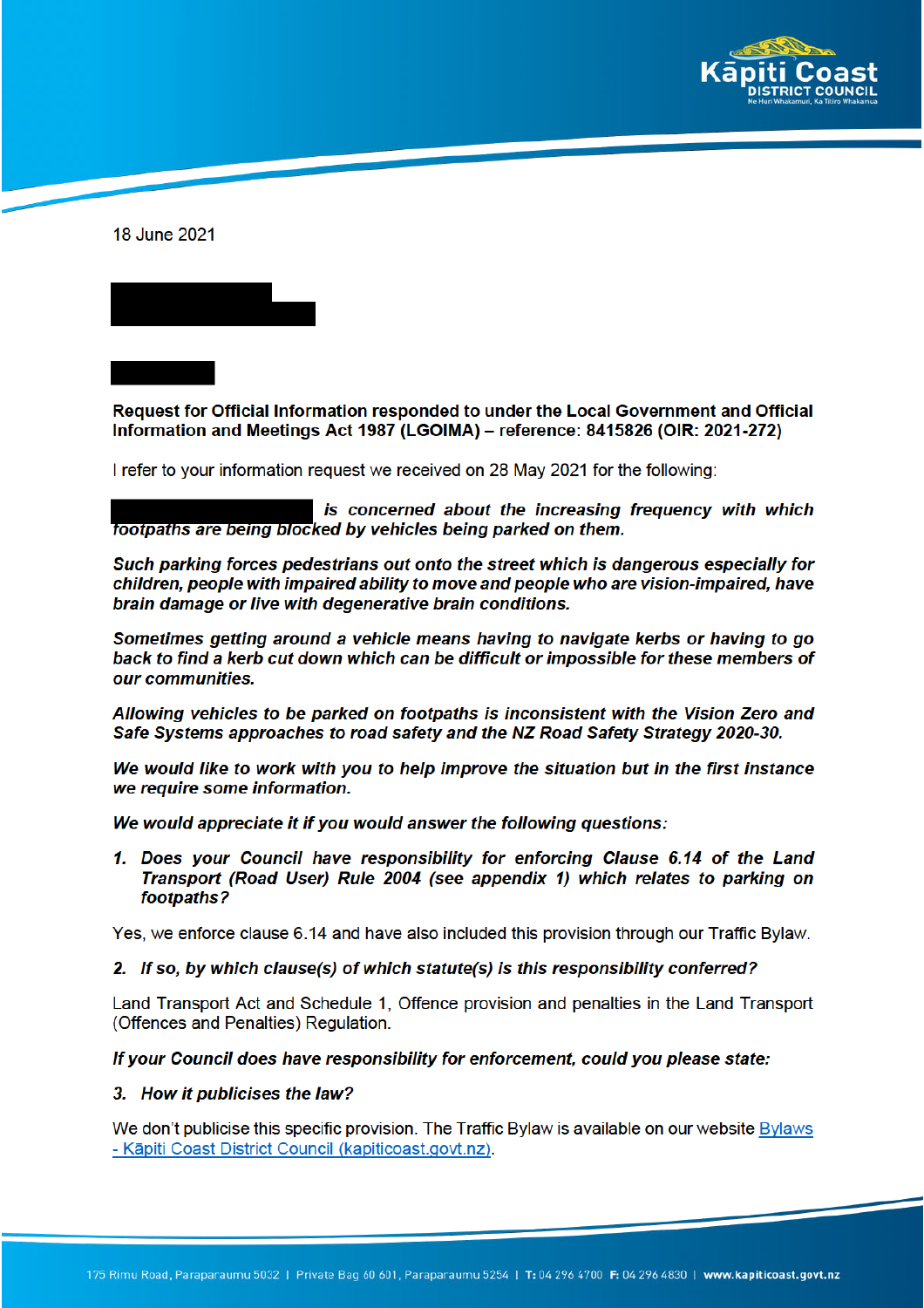# *4. What provision it makes for people to report vehicles parked over footpaths?*

We have a Service Request system to record customer complaints in relation to vehicles parked over footpaths.

The customer can make a complaint via phone, via email, via our Facebook channel, via Antenno or in person at one of our Service Centres.

The complaint is recorded into a Service Request and assigned to our Public Spaces and Animal Management Team to follow up and investigate.

*5. What amount of time it sets for responding to reports of vehicles parked over footpaths? ('responding' meaning a parking warden or other authorised officer attends the scene)*

The Public Spaces and Animal Management Team regularly patrol and monitor time permitted parking and stationary vehicle offences. We don't specifically record the time we dedicate to an individual stationary offence like provision 6.14 'Parking on a Footpath'.

## *6. To what degree a vehicle has to be positioned over a footpath to be considered to be illegally parked? (this is of special interest to people who have visionimpairments)*

Any vehicle that is parked on a footpath is an offence.

## *7. How it issues 'tickets' when part of a vehicle is parked over the footpath and part is parked over private property?*

If a car was parked partially in their driveway but also obstructing a footpath, we would consider the most appropriate stationary vehicle infringement offence type. We also have a provision in our Traffic Bylaw. Please see section 6 of the 2010 Traffic Bylaw Bylaws - Kāpiti Coast District Council (kapiticoast.govt.nz).

#### *8. What provision it makes for enforcement of the law outside of normal working hours?*

Our team is available across 7 days between 7am to 7pm Monday to Sunday. We follow up stationary vehicle offences between those hours. Between 7pm and 7am if the matter is urgent, we call Police, or our After-Hours Contractor to respond.

## *9. What instructions your enforcement officers receive concerning*

## *a) enforcing this law and*

## *b) issuing warnings and 'tickets' for breach of the law?*

We have an internal Enforcement Policy and follow a graduated response. However, generally staff are directed to follow up with registered owners and asked them to move their car and/or they are also infringed.

#### *10. How many reports of vehicles parked over footpaths has the Council received during the last 12 months.*

We received 227 complaints that related to a service request type – 'Parking on Footpath'.